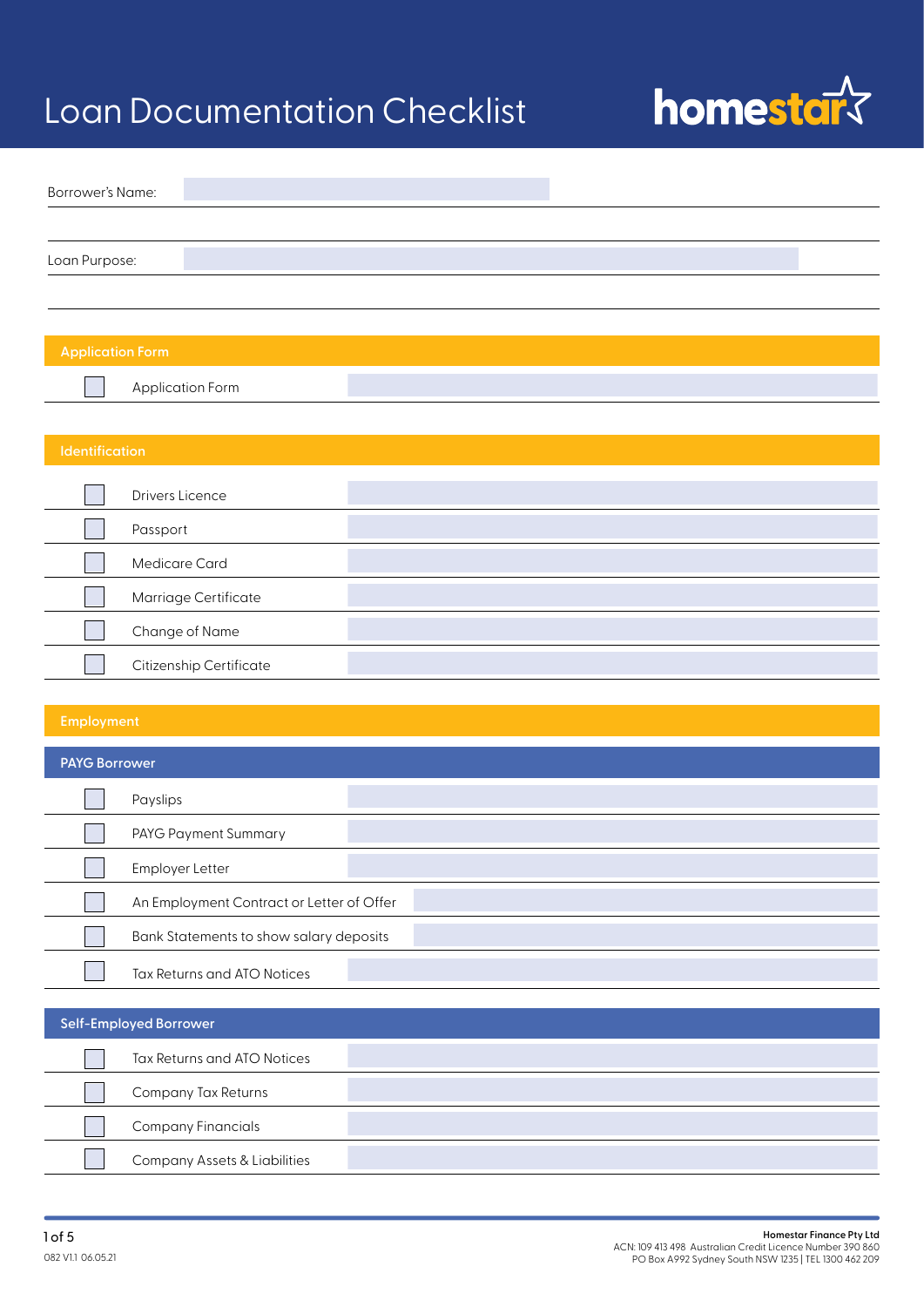# homestar?

| Other Incomes |                                                |  |
|---------------|------------------------------------------------|--|
|               | Centrelink Letter                              |  |
|               | Child Support Agency letter                    |  |
|               | <b>Family Assistance Letter</b>                |  |
|               | Lease Agreement                                |  |
|               | Rent Appraisal letter                          |  |
|               | Rent Tax Invoices                              |  |
|               | <b>Superannuation Statement</b>                |  |
|               | Bank Statements to show above incomes received |  |

| <b>Refinances</b>             |  |  |
|-------------------------------|--|--|
| Home Loan statements          |  |  |
| <b>Council Rates Notices</b>  |  |  |
| Discharge Authority Form      |  |  |
| <b>Credit Card statements</b> |  |  |
| Personal Loan statements      |  |  |
| Car Loan statements           |  |  |

| <b>Purchases</b> |                                         |  |
|------------------|-----------------------------------------|--|
|                  | Contract of Sale                        |  |
|                  | Bank Statements to show Savings history |  |
|                  | Bank Statements to show funds available |  |
|                  | Stat Dec gift                           |  |
|                  | (Giftor's) Account statement            |  |
|                  | <b>Draft TRANSFER</b>                   |  |

### **Others**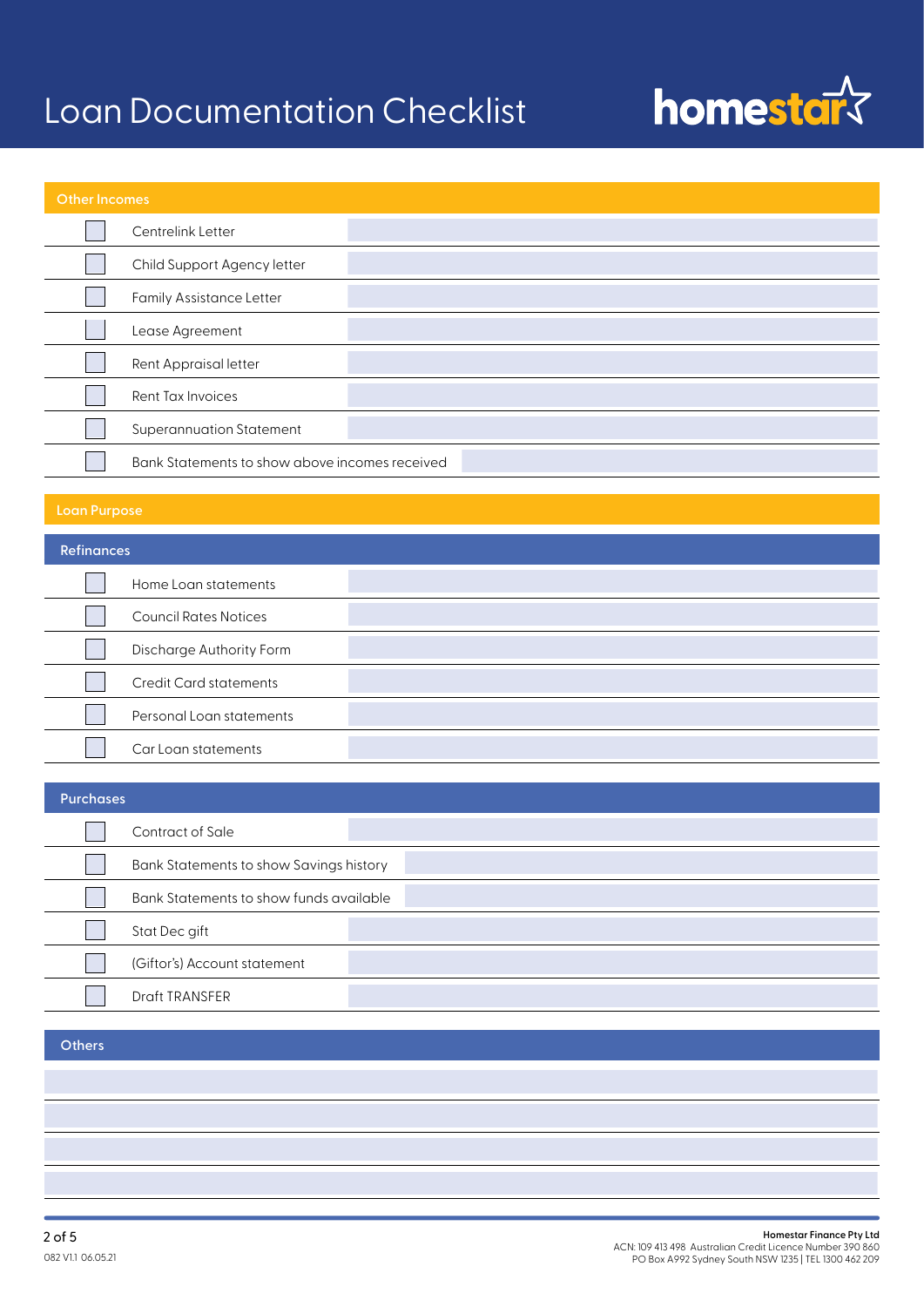

### **Checklist Guide**

| <b>Document</b>         | <b>Requirements</b>                                                                                                                                                                                                        |
|-------------------------|----------------------------------------------------------------------------------------------------------------------------------------------------------------------------------------------------------------------------|
| <b>Identification</b>   |                                                                                                                                                                                                                            |
| Drivers Licence         | • Confirm applicant's full name.<br>• Check expiry date.<br>• If address is different, ensure to fill in previous residential address in page 2.                                                                           |
| Passport                | • Confirm applicant's full name<br>• Check expiry date is not over 2 years ago.<br>• Foreign passports, send a copy of the page confirming "permanent" residency.                                                          |
| Medicare Card           | • Confirm number of dependents "under 18yrs" of age.<br>• If adult children (18yo or over) are still listed on the card, please inform your loan consultant.                                                               |
| Marriage Certificate    | • Confirm the wife's "maiden" name<br>• Acceptable copy from Registry of Births Deaths & Marriages<br>• Certificates issued by a marriage celebrant is not acceptable<br>• Overseas marriage certificates can be assessed. |
| Change of Name          | • To show applicant's "former" known names.                                                                                                                                                                                |
| Citizenship Certificate | • To show evidence of Australian citizenship                                                                                                                                                                               |
|                         |                                                                                                                                                                                                                            |

| <b>Employment</b>                                 |                                                                                                                                                                                                                                                                                                                                                                                                                                               |
|---------------------------------------------------|-----------------------------------------------------------------------------------------------------------------------------------------------------------------------------------------------------------------------------------------------------------------------------------------------------------------------------------------------------------------------------------------------------------------------------------------------|
| <b>PAYG Borrower</b>                              |                                                                                                                                                                                                                                                                                                                                                                                                                                               |
| Payslips                                          | • Most recent 2 consecutive payslips<br>• Show applicant's name, employer details and Year-To-Date totals<br>• Handwritten payslips are not acceptable                                                                                                                                                                                                                                                                                        |
| PAYG Payment Summary                              | • Page to show Payee Details (applicants name) and Payer's Name (employer)<br>• Delete TFN (tax file numbers)                                                                                                                                                                                                                                                                                                                                 |
| Employer Letter                                   | Letter prepared in Company Letterhead, dated and signed by an authorised person.<br>To confirm the following:<br><b>Start Date:</b><br>Current Salary (basic annual/gross monthly or fortnightly):<br>2.<br>Does the employee receive any allowance aside from the basic salary?<br>3.<br>4. Position in the company:<br>Basis of Employment (Permanent Fulltime/Permanent Part time/Casual):<br>5.<br>Is the employee under probation?<br>6. |
| An Employment Contract<br>or Letter of Offer      | $\bullet$ As above<br>• For Contractors - confirm employment contract start date and end date period                                                                                                                                                                                                                                                                                                                                          |
| <b>Bank Statements</b><br>to show salary deposits | • Print interim online "transaction" statements showing the above requested recent<br>2 consecutive payslip/salary deposits.<br>• Copy of any issued original account statement (to show your name and account<br>number)                                                                                                                                                                                                                     |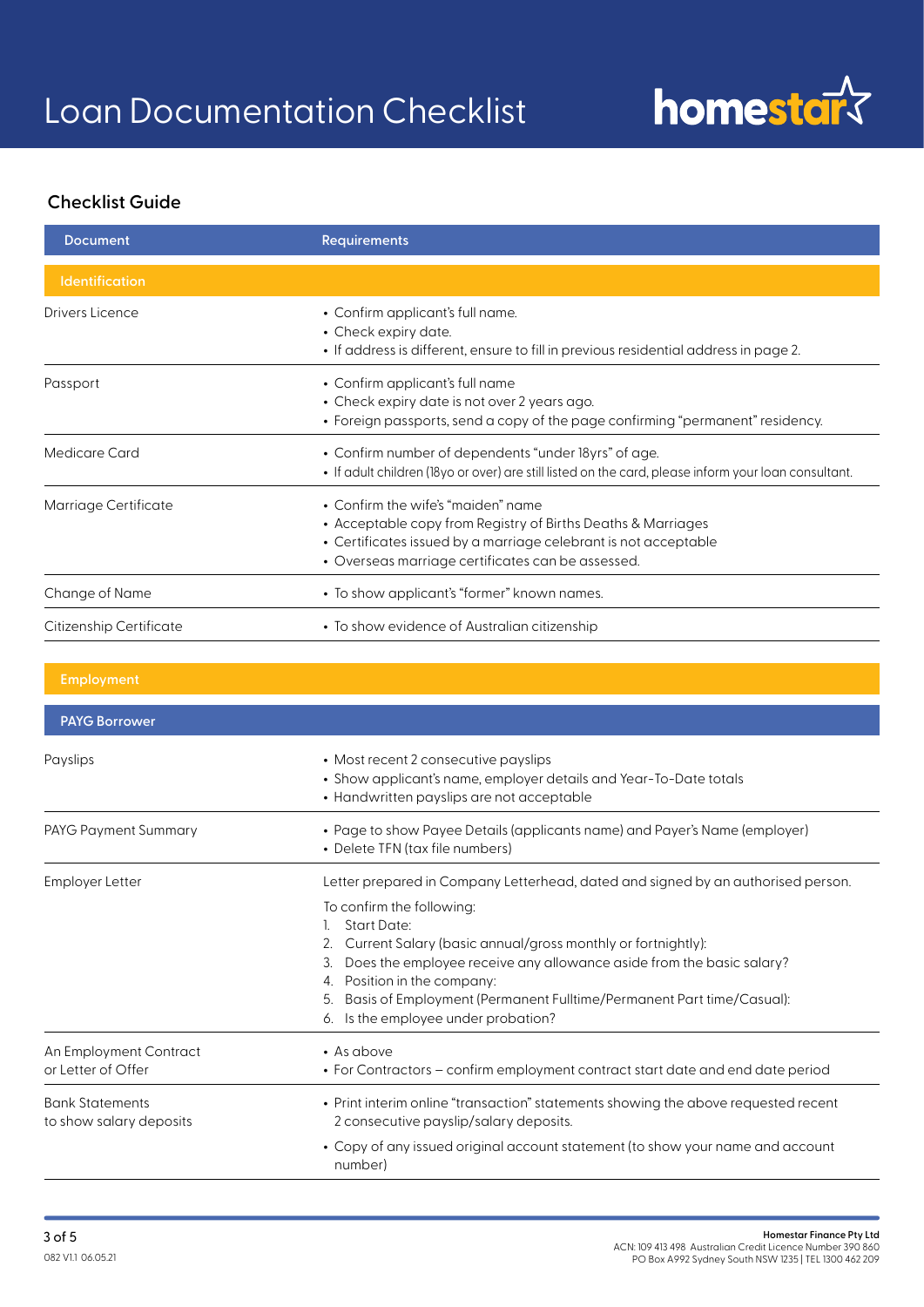# homestar?

| <b>PAYG Borrower (continued)</b> |                                                                                                 |
|----------------------------------|-------------------------------------------------------------------------------------------------|
| Tax Returns                      | Copy of full completed INDIVIDUAL Tax Returns and corresponding Notice of<br>Assessment         |
|                                  | Delete TFN (tax file numbers) in all pages.                                                     |
|                                  |                                                                                                 |
| <b>Self-Employed Borrower</b>    |                                                                                                 |
| Tax Returns                      | Copies of last 2 years full completed Tax Returns                                               |
|                                  | • For Sole Trader – copies of INDIVIDUAL Tax Returns and corresponding Notice of<br>Assessments |
|                                  | • For Businesses – copies of Company/Partnership Tax Returns and corresponding                  |

- For Businesses copies of Company/Partnership Tax Returns and corresponding Financial Statements (Profit & Loss)
- For Trusts copies of Trust Tax Returns and copy of Trust Deed

Delete TFN (tax file numbers) in all pages.

| Centrelink letter                                        | Confirm Pension details and payment amount                                                                                                                  |
|----------------------------------------------------------|-------------------------------------------------------------------------------------------------------------------------------------------------------------|
| Child Support Agency letter                              | Confirm child support payment amount                                                                                                                        |
| <b>Family Assistance letter</b>                          | Confirm Family Tax Benefit Part A & B amounts only                                                                                                          |
| Lease Agreement                                          | Confirm property address, rent amount, lease period start and end date and<br>applicant's name as the Lessor.                                               |
| Rent Appraisal letter                                    | • Prepared by a local Real Estate Agent, on business letterhead, dated and signed.<br>• To estimate potential rental income for an investment property.     |
| Rental Tax Invoices                                      | Rental "Tax Invoices" from the real estate agent with period covering over 2 months<br>prior, up to today's date                                            |
| <b>Current Rental Statements</b>                         | Rental Statements from the real estate agent with period covering over 2 months<br>prior, up to today's date.                                               |
| Superannuation statement                                 | • Confirm self-funded retiree superannuation payment received.<br>• Print account statement period covering over 6 months prior, up to today's date         |
| <b>Bank Statements to show</b><br>above incomes received | • Print interim online "transaction" statements showing the above Income payments<br>received, period covering over 2 or 6 months prior up to today's date. |
|                                                          | • Copy of any issued original account statement (to show your name and account<br>number)                                                                   |